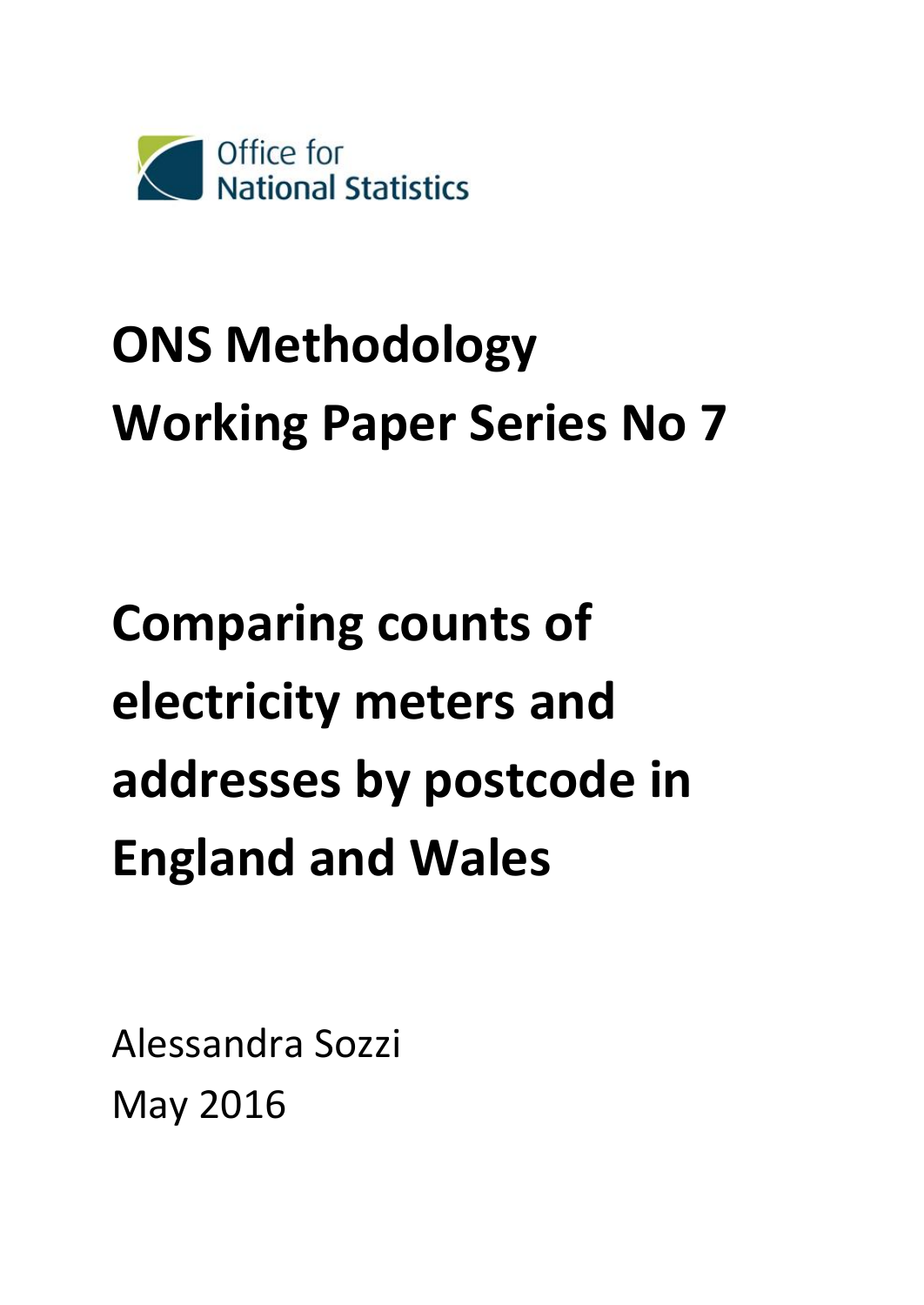# Abstract

This paper presents an initial investigation into aggregated electricity meters count data published by the *Department of Energy and Climate Change (DECC)* for 2013.

The objective of the investigation is to evaluate if counts of electricity meters can give insight about areas with complex household arrangements such as multi-occupancy properties or flats. On the assumption that any single address will most likely have one electricity meter, this analysis compares England and Wales (E&W) postcode data about the number of domestic electricity meters with the number of residential addresses and examines postcodes where these two data sources differ greatly. Understanding why there are differences between meters and addresses counts will help ONS to enhance the quality assessment of the AddressBase, ultimately resulting in a better assistance for activities that rely on addresses information such as Census field operations.

First a description of the research data is given, highlighting some of the issues that have been found while assessing its quality for the purpose of linking this data to the ONS AddressBase. Then electricity meters count data at postcode and output area level are combined with the information known about addresses and the information given from the Output Area classification created using Census variables. Some case studies are then presented to show the findings acquired during the analysis.

The research indicates that counts of electricity meters might provide some intelligence on postcode areas where there are complex housing arrangements such as high proportions of flats and second/holiday homes.

# 1. Introduction

An electricity meter, electric meter, or energy meter is a device that measures the amount of electric energy consumed by a residence, business, or an electrically powered device (e.g. meters that power street lighting or traffic lights rather than a property). Electricity data is divided between domestic and non-domestic categories according to the meter's profile type.

In  $E&W<sup>1</sup>$  it is normal for a single residential address to have one domestic electricity meter.

The analysis presented here looks at postcode level counts of domestic electricity meters for E&W and compares them with postcode level counts of residential addresses from AddressBase.

Postcodes where these counts are significantly different may identify areas with complex household arrangements such as multi-occupancy buildings, holiday homes, park homes and caravans. Differences may also be attributable to new or demolished homes that may not have been updated in either dataset.

<sup>-</sup><sup>1</sup> For more information see **DECC Methodology and guidance note**.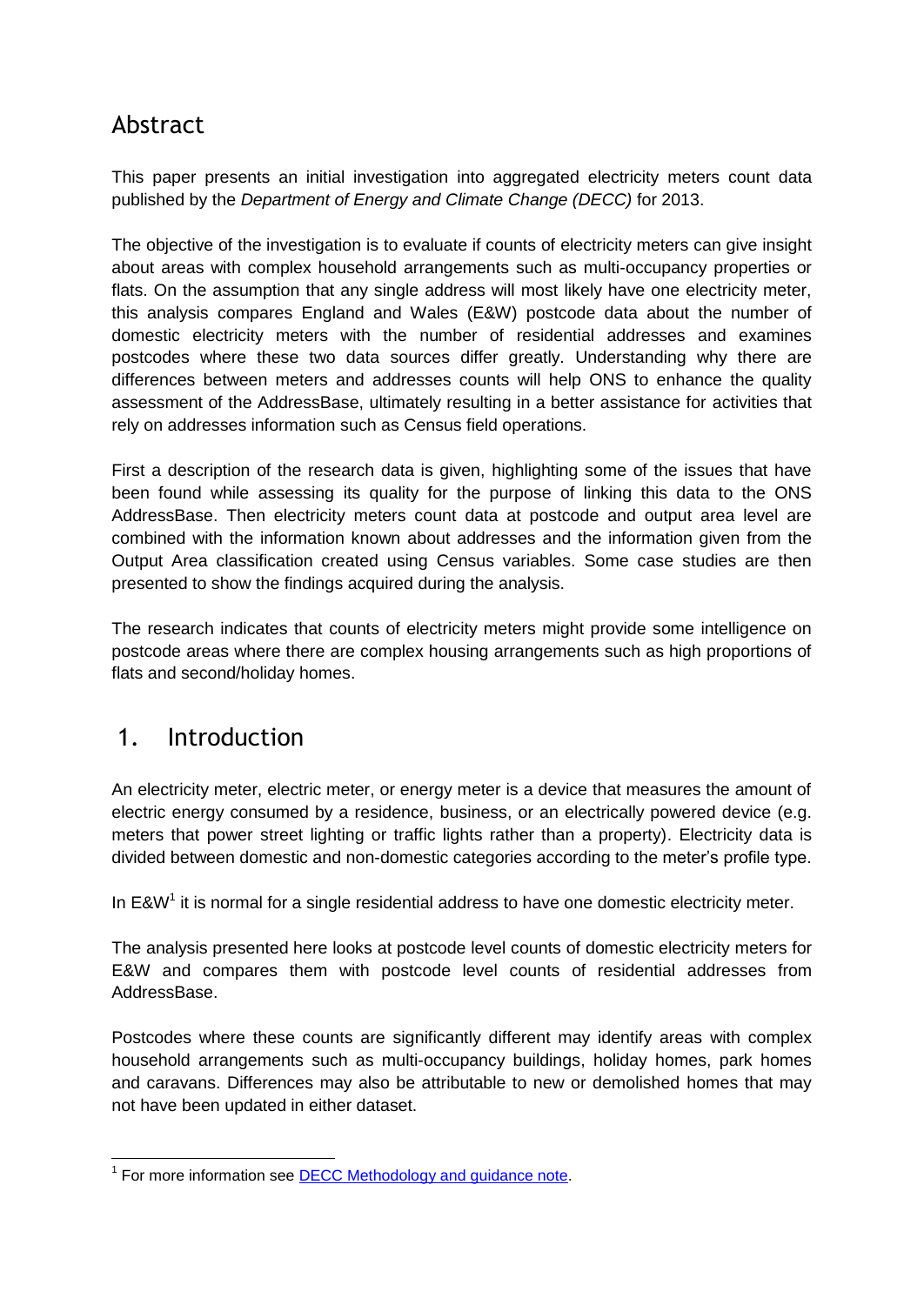This information would be useful to a Census operation as areas with complex housing can be difficult for a Census to enumerate<sup>2</sup>.

# 2. Data

# **2.1. Electricity meter data**

*DECC* has recently published [data](https://www.gov.uk/government/statistics/postcode-level-electricity-estimates-2013-experimental) on domestic electricity meters for all postcodes across Great Britain (England, Scotland, and Wales). The data relates to the year 2013 and contains, for each postcode, an estimate of the total yearly electricity consumption, number of meters, average and median consumption estimates.

This data has been pooled from individual meter information provided by the six major UK energy companies, Eon, Scottish Power, Scottish and Southern Energy, Npower, British Gas and EDF Energy. These so called 'Big 6' companies registered in early 2014 a [collective](https://www.ofgem.gov.uk/ofgem-publications/86804/assessmentdocumentpublished.pdf)  [coverage of](https://www.ofgem.gov.uk/ofgem-publications/86804/assessmentdocumentpublished.pdf) 95% of all domestic meters. The data is available for 8 different 'profiles' of meter, with domestic consumption based on meters with profiles 1 and 2 (these are the standard domestic and economy 7 type tariffs respectively). Industrial and commercial consumption data are based on meters with profiles 3 to 8 and thus excluded from the analysis.

In addition it should be noted that profile 1 and 2 meters are reallocated by DECC to the industrial and commercial sector if annual consumption is greater than 100,000 kWh. Also re-allocated to the industrial and commercial sector are those consuming over 50,000 kWh with address information indicating non-domestic consumption (for example, if an address contains 'plc' or 'ltd').

As a consequence, cases such as small businesses may have been included in the domestic figures while some other high use meters belonging to residential households may have been excluded.

[Table 1](#page-3-0) presents an extract of the initial data. The data is provided at postcode district (indicated by the first 2 to 4 characters before space in the full postcode string) and for individual postcodes with 6 or more meters. The postcode district aggregates together those postcodes with less than 6 meters. This is done by DECC to protect individual household data and eliminate the risk of identification. For example [Table 1](#page-3-0) shows the first row, the postcode district AB10, contains an aggregate count of 257 meters. There is no indication of how many postcodes have been masked and grouped together. Individual postcodes that have more than 6 meters (AB10 1AU, AB10 1BA, AB10 1BB) are listed individually.

 2 See Abbott and Compton (2014)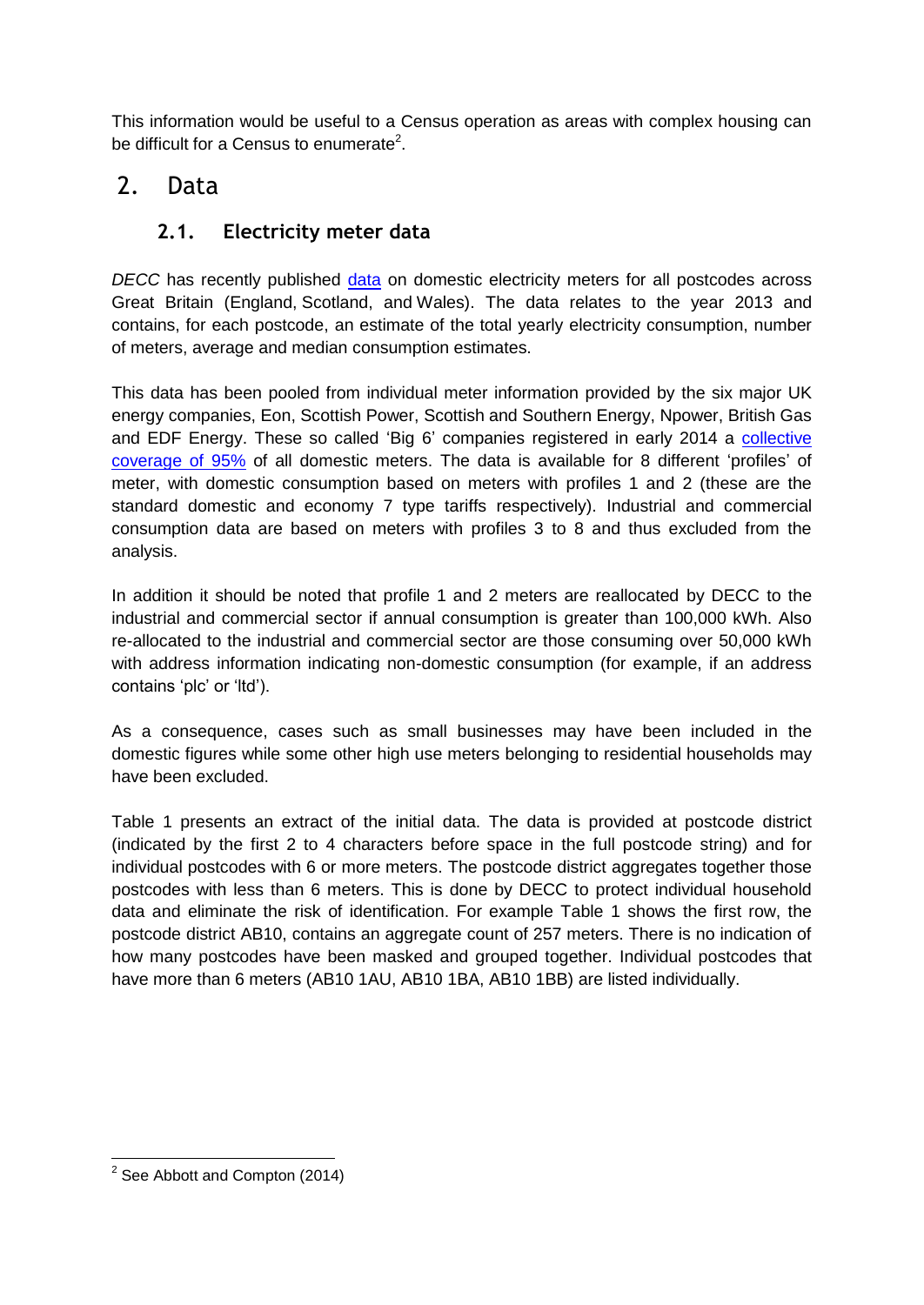| <b>Postcode</b> | Total<br>consumption | Number of<br><b>Meters</b> | Mean  | Median |
|-----------------|----------------------|----------------------------|-------|--------|
|                 | (kWh)                |                            | (kWh) | (kWh)  |
|                 |                      |                            |       |        |
| <b>AB10</b>     | 1,303,518            | 257                        | 5,072 | 3,269  |
| <b>AB101AU</b>  | 109,478              | 40                         | 2,737 | 2,067  |
| <b>AB101BA</b>  | 81,214               | 40                         | 2,030 | 1,461  |
| <b>AB101BB</b>  | 47,361               | 9                          | 5,262 | 2,481  |
|                 |                      |                            |       |        |

#### <span id="page-3-0"></span>**Table 1:** *A snapshot of the initial data*

During the cleaning phase all postcode districts were removed as well as postcodes in Scotland so that the data was left with valid postcodes from E&W only.

From the original 1,156,791 records in the dataset, the final number of observations for this dataset resulted in 1,044,112 postcodes (90.3%). First five rows are presented in [Table 2.](#page-3-1)

#### <span id="page-3-1"></span>**Table 2:** *First five rows of electricity meter data*

| <b>Postcode</b> | Total<br>consumption | Number of<br><b>Meters</b> | Mean  | Median |
|-----------------|----------------------|----------------------------|-------|--------|
|                 | (kWh)                |                            | (kWh) | (kWh)  |
|                 |                      |                            |       |        |
| AL11AJ          | 150,789              | 52                         | 2,900 | 2,583  |
| AL11AR          | 68,275               | 22                         | 3,103 | 2,719  |
| <b>AL1 1AS</b>  | 37,551               | 13                         | 2,889 | 2,731  |
| AL11BH          | 314,336              | 52                         | 6,045 | 6,577  |
| <b>AL1 1BX</b>  | 100,361              | 17                         | 5,904 | 5,500  |

### **2.2. Address data**

Data about residential addresses against which the electricity data was compared was sourced by ONS from AddressBase. AddressBase is a product which combines address and location information from various different sources, including from Ordnance Survey, Royal Mail and others.

The data used for this analysis is a snapshot of AddressBase extracted in June 2015. Addresses in each postcode are classified into several categories according to their use (e.g. residential, commercial, communal establishment and so on). Information about the number of residential addresses in E&W were extracted from AddressBase and aggregated to postcode level, providing a count of the number of these addresses per postcode.

The dataset contains a total of 1,451,641 postcodes and the first five rows of the extract are illustrated in [Table 3.](#page-4-0)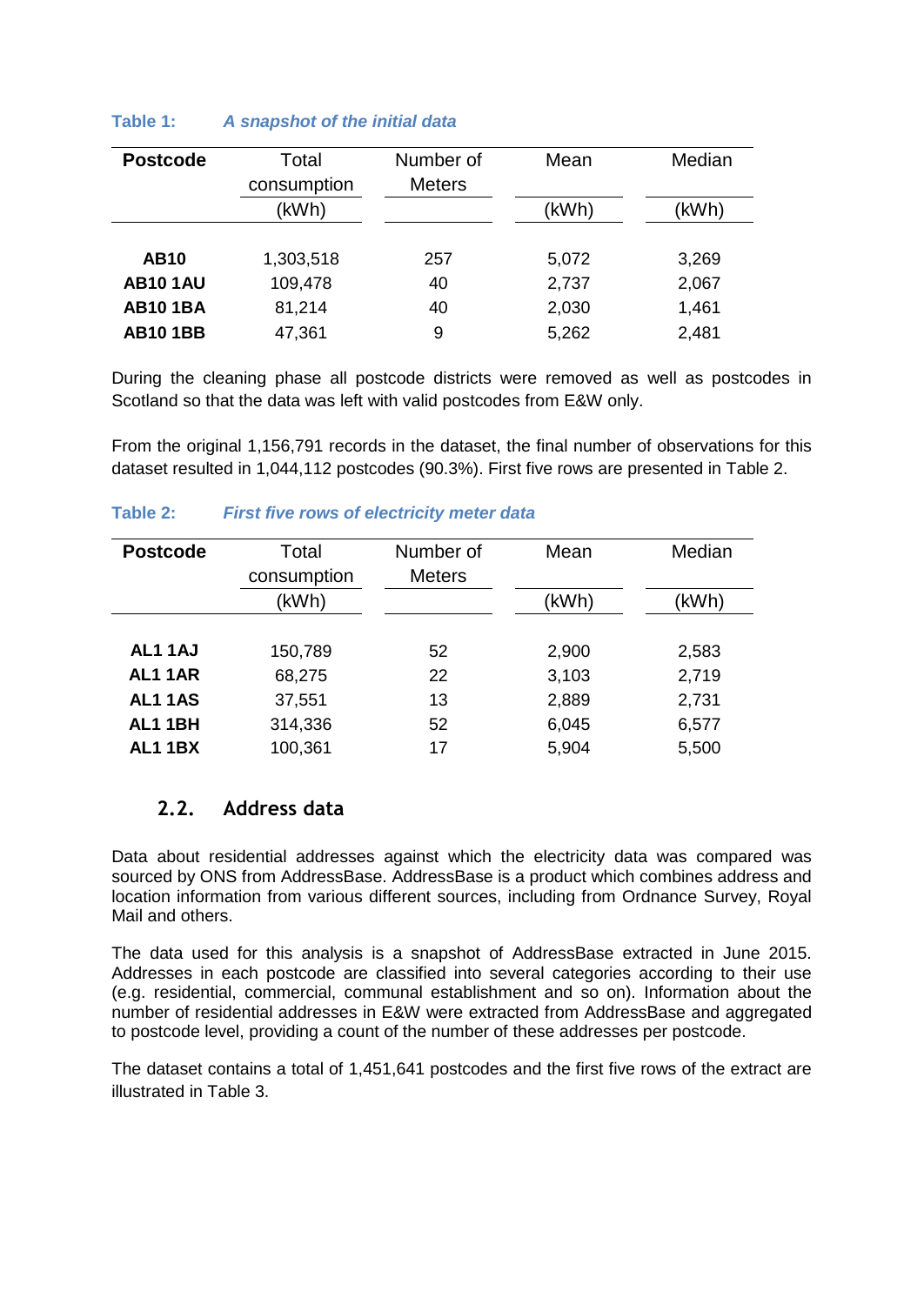| Postcode       | Residential |
|----------------|-------------|
|                | addresses   |
|                |             |
| AL1 1AG        | 6           |
| <b>AL1 1AJ</b> | 52          |
| AL1 1AR        | 20          |
| AL1 1AS        | 13          |
| AI 1 1 RH      | 48          |
|                |             |

## <span id="page-4-0"></span>**Table 3:** *First five rows of the extract from AddressBase*

## **2.3. 2011 Area Classification for Output Areas**

Area classifications group together geographic areas according to key demographic characteristics common to the population in that area. The ONS [2011 Area Classification for](http://www.ons.gov.uk/ons/guide-method/geography/products/area-classifications/ns-area-classifications/ns-2011-area-classifications/index.html)  [Output Areas \(2011 OAC\)](http://www.ons.gov.uk/ons/guide-method/geography/products/area-classifications/ns-area-classifications/ns-2011-area-classifications/index.html) is built for small geographic areas known as [output areas](http://www.ons.gov.uk/ons/guide-method/geography/beginner-s-guide/census/output-area--oas-/index.html) and was created entirely from 2011 Census data.

The classification places each E&W output area, as defined following the 2011 Census, into a group with those other output areas that are most similar in terms of census variables. This enables similar areas to be classified according to their particular combination of characteristics and to gain more of an appreciation of the composition of the individual areas.

The 2011 OAC is a hierarchical classification, consisting of three tiers: Supergroups, Groups and Subgroups.

In this analysis the eight Supergroups are used.

### **2.4. Postcodes**

A full postcode such as AL1 1AG is known as a "postcode unit" and designates an area with a number of addresses or a single major delivery point. Unit postcodes are the base unit of postal geography and fall into two types:

- **Large user postcodes:** allocated to single addresses receiving at least 500 mail items per day (e.g. business addresses).
- **Small user postcodes:** collections of (usually) adjacent addresses. A single small user postcode may contain up to 100 addresses, but 15 is a more typical number.

It should be noted that it is possible for large buildings with many separate delivery points (for example, a tower block) to have more than one unit postcode within the building. The following analysis uses the postcode units as the base unit of spatial aggregation for the data.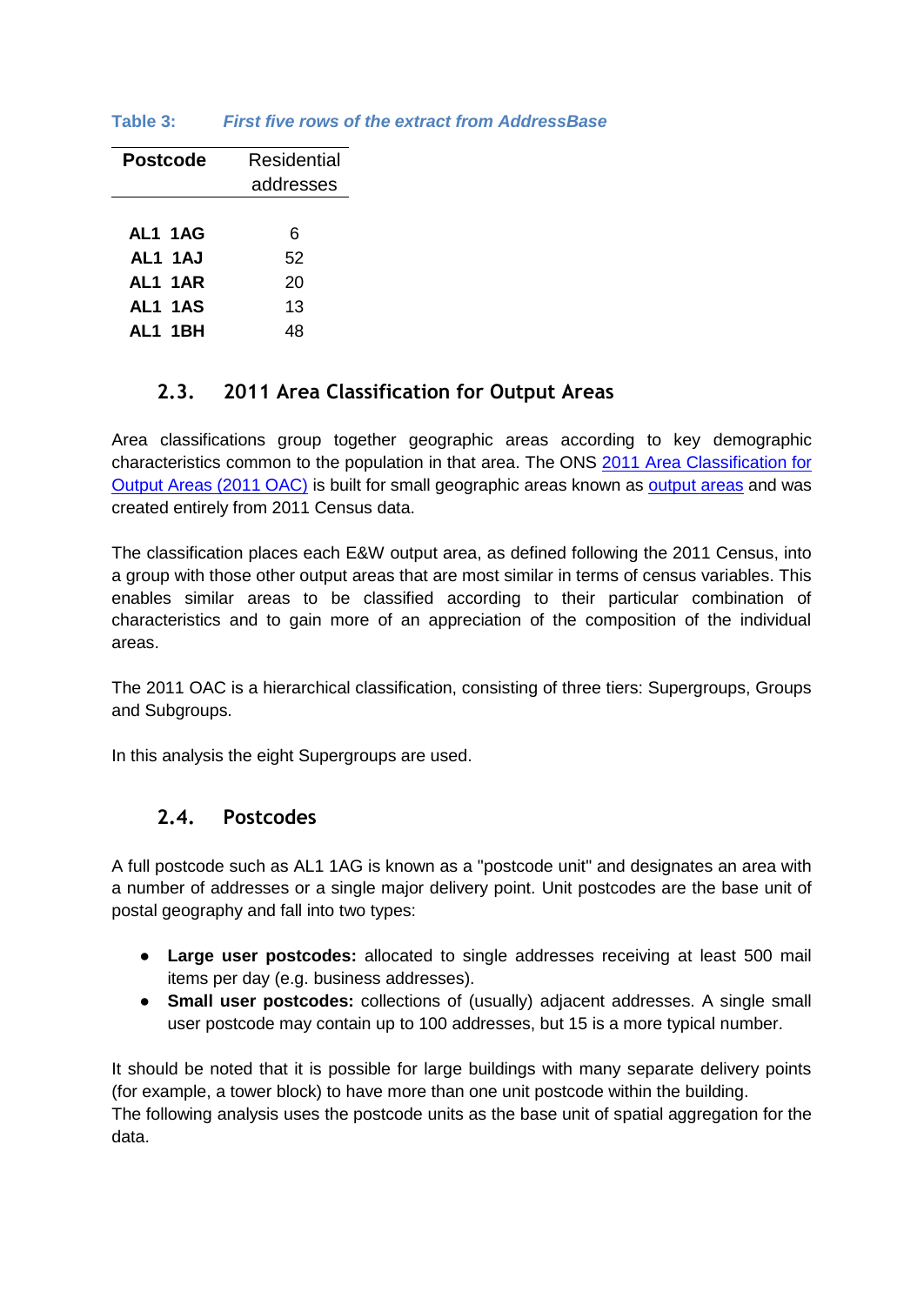# 3. Analysis

For E&W postcodes the electricity meter data was merged with the AddressBase snapshot. The merged dataset had a total of 1,041,672 observations.

There were 409,969 more postcodes in the AddressBase snapshot than in the electricity dataset.

Some of the key reasons for this are:

- The difference in timing of the two datasets. Some postcodes that were created after 2013 were in the 2015 AddressBase snapshot but not in the 2013 electricity data. This accounted for 5,590 postcodes.
- Postcodes having less than 6 meters were suppressed and aggregated at postcode district level in the electricity data by DECC. This accounts for 379,513 postcodes.
- Different classifications of 'residential' between the two data sources. For example student accommodation such as *Graduate College Porter Lodge* in Lancaster or *Booth Hall* at Manchester Metropolitan University are classed as postcodes with high numbers of residential addresses in the AddressBase snapshot, yet classed as having non-domestic meters in the electricity data.

There were also 2,440 postcodes in the electricity data that could not be matched to a postcode in the AddressBase snapshot. Around 90% of these (2,183 postcodes) are no longer in use. Some of these postcodes ceased being operational as far back as the 1990s.

A Venn diagram in [Figure 1](#page-5-0) shows the intersection between the two datasets.

#### <span id="page-5-0"></span>**Figure 1: Venn diagram of the matching between the AddressBase snapshot data and the electricity data**

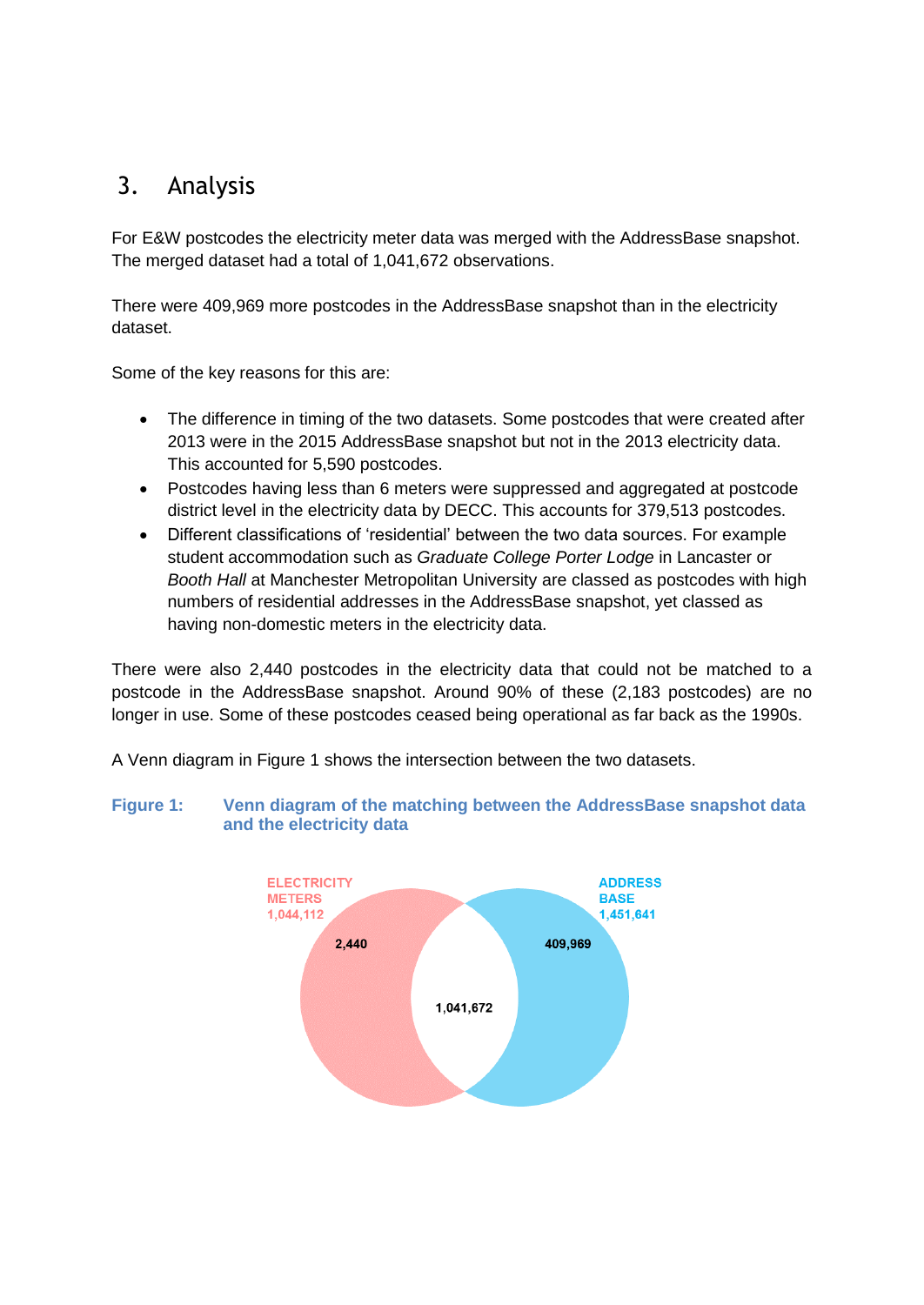## **3.1. Number of meters versus number of addresses**

There are several reasons why the number of domestic meters from the electricity companies data may not exactly equal the number of residential addresses ONS have identified from AddressBase:

- 1. Misclassification between domestic and non-domestic meters as described above
- 2. An apartment building may have a meter for the building complex (used to power building-wide appliances) in addition to each individual apartment having its own meter.
- 3. Some meters power street lighting or traffic lights rather than a property.
- 4. Differences in timing between the two datasets as one is for 2013 and one 2015.
- 5. New/demolished buildings which may not have been updated in either data.

The relationship between the number of addresses and the number of meters shows a strong positive correlation of 0.94.

#### <span id="page-6-0"></span>**Figure 2: Scatter plot of number of domestic electricity meters 2013 vs. number of residential addresses in 2015 for E&W. The red line indicates where the number of addresses equals the number of meters.**



[Figure 2](#page-6-0) shows that the majority of points are clustered around the red line, where the number of meters is equal to the number of addresses. The plot area covers postcodes with up to 200 residential addresses or meters, although there are postcodes with higher numbers in the data. The starting point for the Meters axis (x axis) is 6, because postcodes with less than 6 meters are omitted by DECC.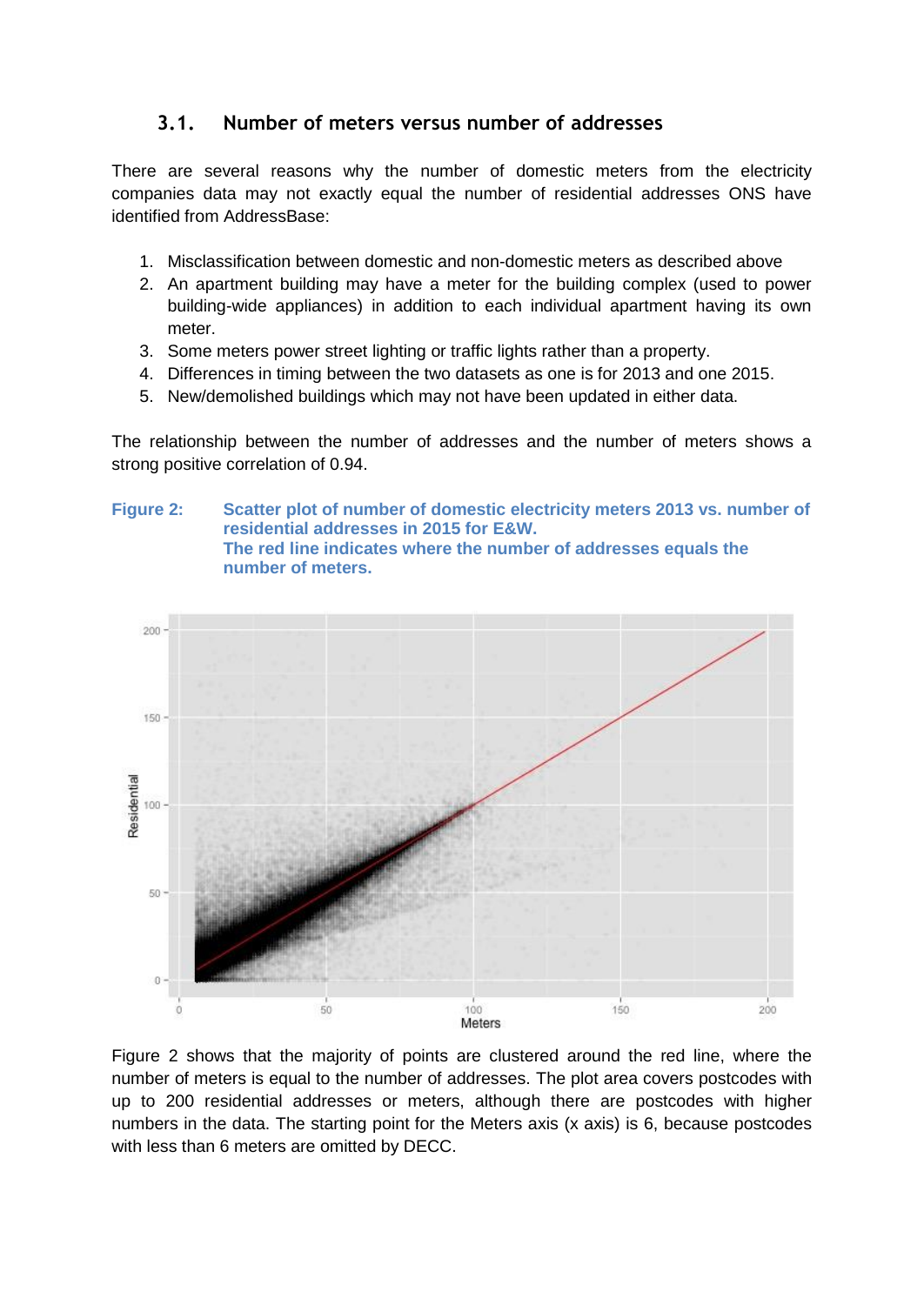The difference between the number of meters and the number of residential addresses was first calculated.



#### <span id="page-7-0"></span>**Figure 3:** *Distribution of the difference between number of meters and number of residential addresses for each postcode*

[Figure 3](#page-7-0) indicates that the distribution of the difference between the number of meters and the number of residential addresses appears to be normally distributed. This could be expected since the majority are postcodes which are generally small.

It is seen that 87% of postcodes have a difference between 2 and -2, and 98% of postcodes have a difference between 10 and -10. There are a small number of postcodes with very large differences between meter counts and addresses.

# **3.2. Outliers**

By definition an outlier is an observation point that is distant from other observations. There is no rigid mathematical definition of what constitutes an outlier; determining whether or not an observation is an outlier is ultimately a subjective exercise.

In this analysis, outliers are defined as those points greater than plus or minus 2.58 standard deviations of the mean. This effectively sets an outlier to be in the 1% of postcodes with the largest difference between meters and address counts.

The total number of outliers detected was 15,808.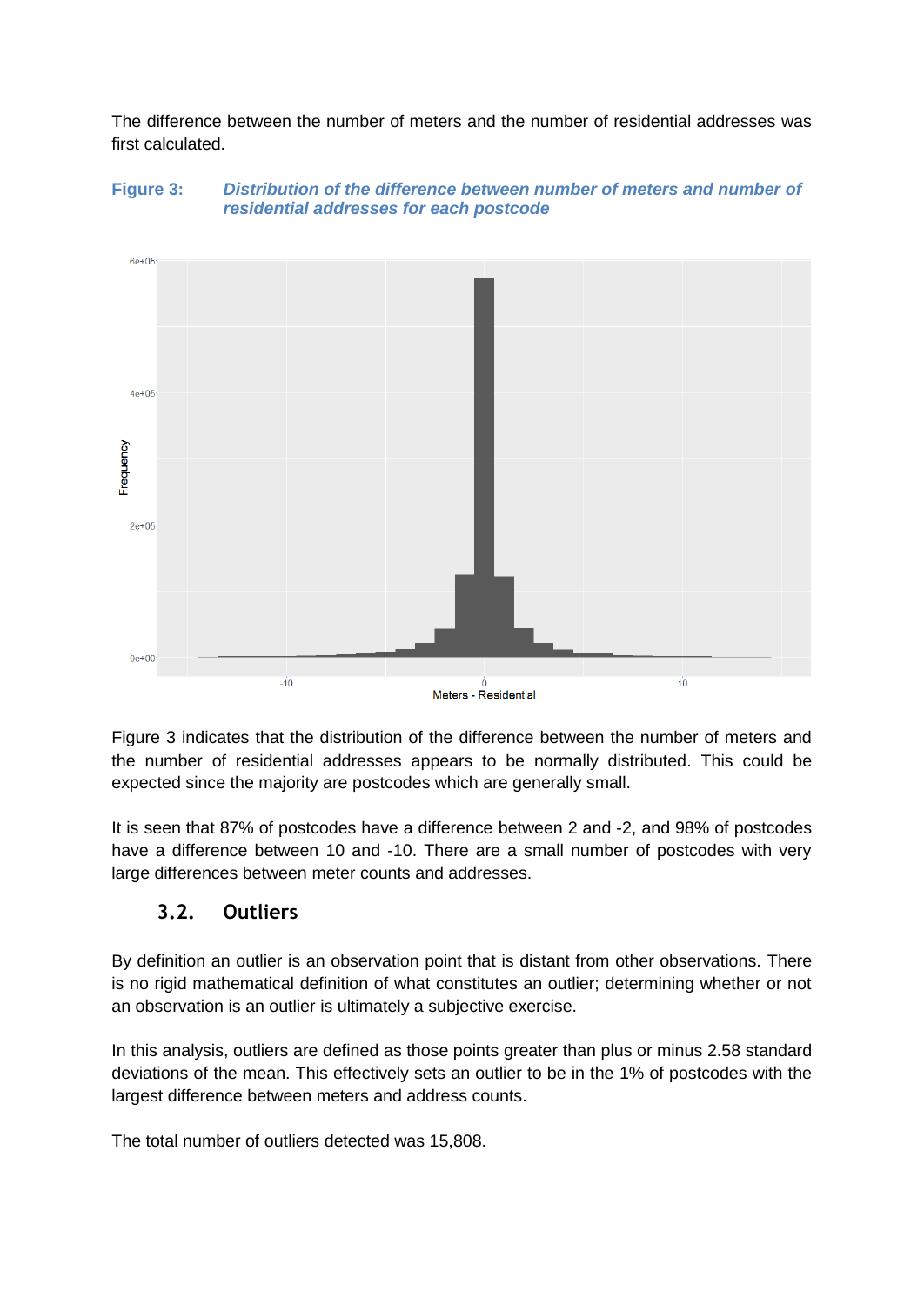It is possible to distinguish two distinct types of outliers:

- *Negatives*: the number of residential addresses is greater than the number of meters: 9,531 postcodes.
- *Positives*: the number of meters is greater than the number of residential addresses: 6,277 postcodes.

<span id="page-8-0"></span>



The geographical distribution of both types of outlier, illustrated in [Figure 4,](#page-8-0) resembles the geographical distribution of the residential population, with greater outlier density in highly densely populated areas such as London. However, it is possible to see a clear delimitation of the coastal areas, where we may expect to find a higher occurrence of holiday homes and caravan parks.

[Table 4](#page-9-0) illustrates some descriptive statistics for the two groups.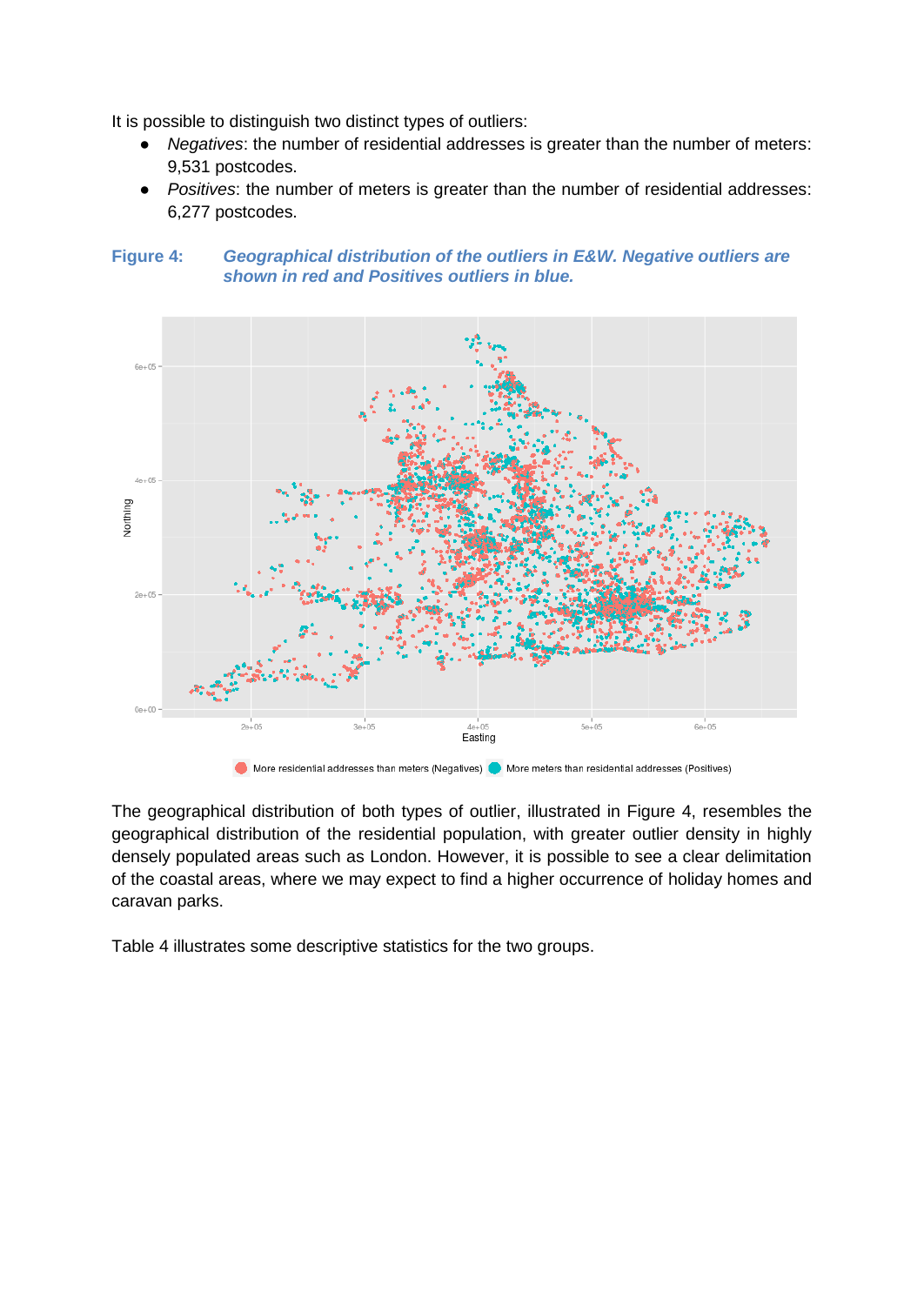<span id="page-9-0"></span>**Table 4:** *Average values for negative outliers where the number of residential addresses is significantly greater than the number of meters and positive outliers where the* **number of meters is significantly greater than the number of residential addresses***.*

| <b>Summary</b>                          | <b>Negatives</b> | <b>Positives</b> |
|-----------------------------------------|------------------|------------------|
| <b>statistics</b>                       | <b>Outliers</b>  | <b>Outliers</b>  |
|                                         |                  |                  |
| <b>Average total consumption</b>        | 105,011          | 218,229          |
| Average number of meters                | 28               | 58               |
| Average consumption per meter           | 3,979            | 3,783            |
| Average number of residential addresses | 57               | 31               |
| Average deviation from 0                | $-29$            | 27               |

## **3.3. Case studies**

There are a high number of outliers in the areas of Hounslow, Isleworth, Twickenham, Brentford and Feltham and this is examined further in [Figure 5.](#page-9-1)

<span id="page-9-1"></span>**Figure 5:** *Geographical distribution of the outliers amongst the areas of Hounslow, Isleworth, Twickenham, Brentford and Feltham. Negatives and Positives outliers are shown in different colours. The size of the bubble refers to the magnitude of the difference from the mean.*



 $\cdot$  25  $\cdot$  50  $\bullet$  75  $\bullet$  100  $\bullet$  125

More residential addresses than meters (Negatives) More meters than residential addresses (Positives)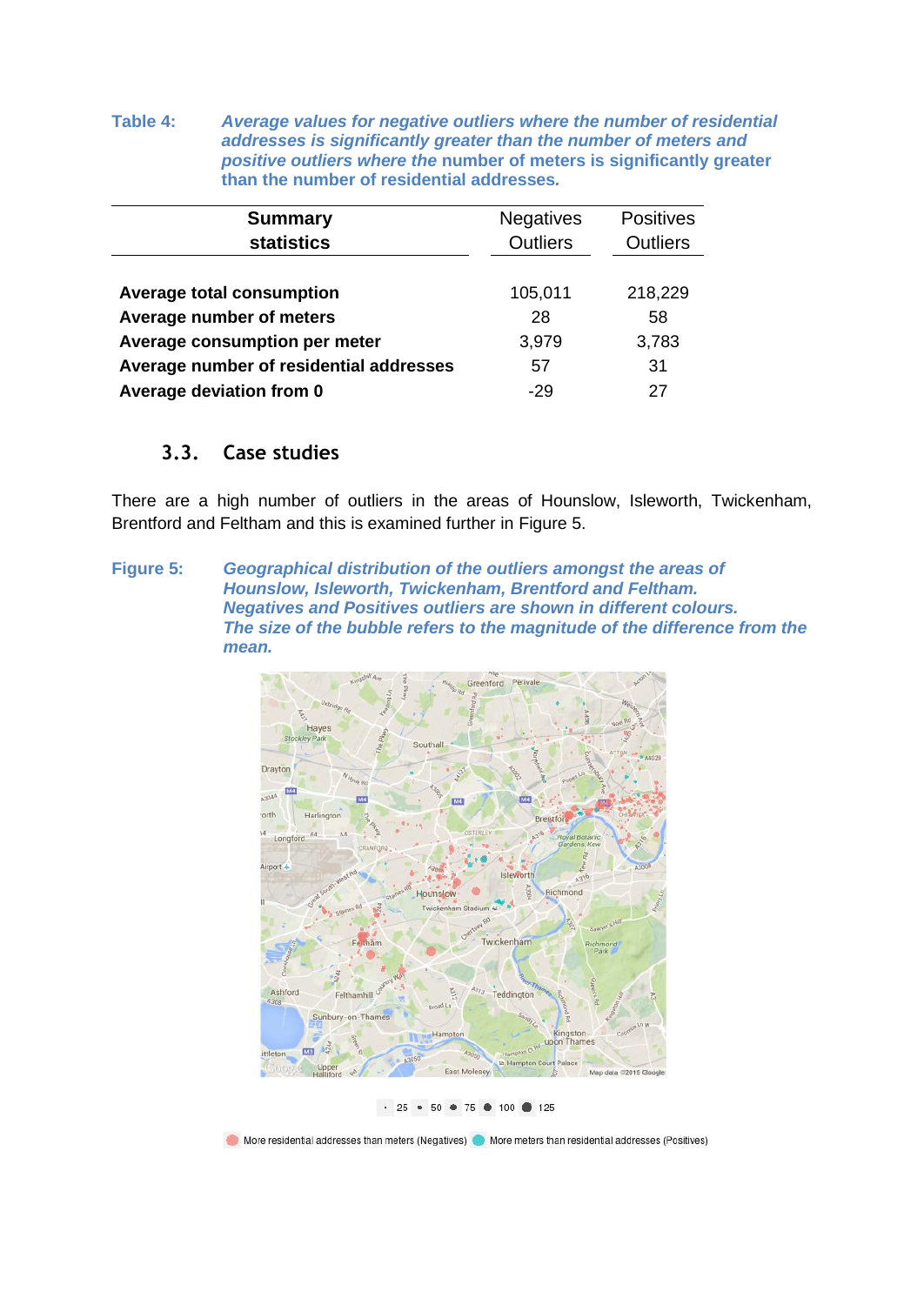[Figure 5](#page-9-1) highlights the dominance of *Negatives* outliers, where the number of residential addresses is significantly greater than the number of meters.

The Local Authorities broadly covering this area are Ealing, Hounslow and Richmond upon Thames.

We can categorise each Output Area (OA) to be found within these three LAs into one of four different categories:

- **Positive** if it contains at least one postcode positive outlier
- **Negative** if it contains at least one postcode negative outlier
- **Mixed** if it contains at least one positive and one negative outlier
- **Normal** if it doesn't have any outliers

84% of the OAs in these LAs are categorised as Normal, whereas the percentages of OA that belong to Positive, Negative and Mixed are respectively 1.7%, 13.8% and 0.7%.

Using 2011 Census data, the housing composition for the OAs and categories represented are shown in [Figure 6](#page-10-0) and [Table 5.](#page-11-0)

This analysis reveals that output areas with outliers have much higher proportions of households living in flats than average.

#### <span id="page-10-0"></span>**Figure 6:** *Housing composition for Ealing, Hounslow and Richmond upon Thames. Output Areas by category: Positive, Negative, Mixed and Normal.*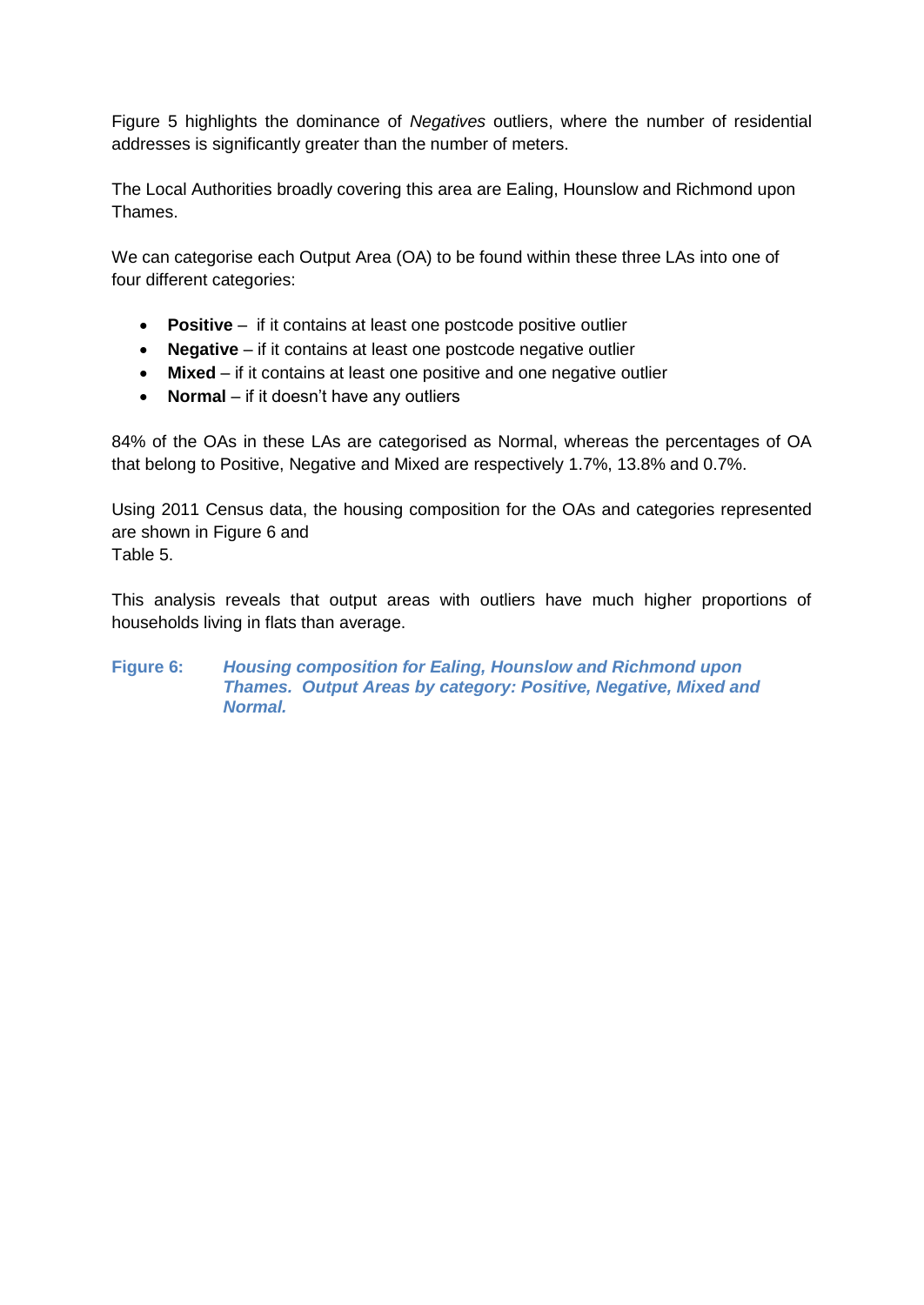<span id="page-11-0"></span>

*Thames.*

|                 |               | Housing Type composition               |               |               |  |  |
|-----------------|---------------|----------------------------------------|---------------|---------------|--|--|
|                 | Households    | Households<br>Households<br>Households |               |               |  |  |
|                 | who live in a | who live in a                          | who live in a | who live in a |  |  |
|                 | detached      | semi-detached                          | terrace or    | flat          |  |  |
|                 | house or      | house or                               | end-terrace   |               |  |  |
|                 | bungalow      | bungalow                               | house         |               |  |  |
| Category        | (%)           | (%)                                    | $(\%)$        | (%)           |  |  |
| <b>Positive</b> | 2.6           | 9.6                                    | 19.2          | 68.5          |  |  |
| <b>Negative</b> | 4.7           | 19.4                                   | 18.2          | 57.3          |  |  |
| <b>Mixed</b>    | 2.6           | 11.7                                   | 9.9           | 75.8          |  |  |
| <b>Normal</b>   | 6.3           | 26.6                                   | 26.9          | 40.0          |  |  |
|                 |               |                                        |               |               |  |  |

Another area of interest is Leeds as it is characterised by a high number of positive outliers (significantly higher number of meters than addresses). [Figure 7](#page-11-1) shows how the outliers are geographically distributed, distinguishing between *Negatives* and *Positives*.

<span id="page-11-1"></span>**Figure 7:** *Geographical distribution of the outliers amongst the areas of Leeds. Negatives and Positives outliers are shown in different colours. The size of the bubble refers to the magnitude of the difference from the mean.*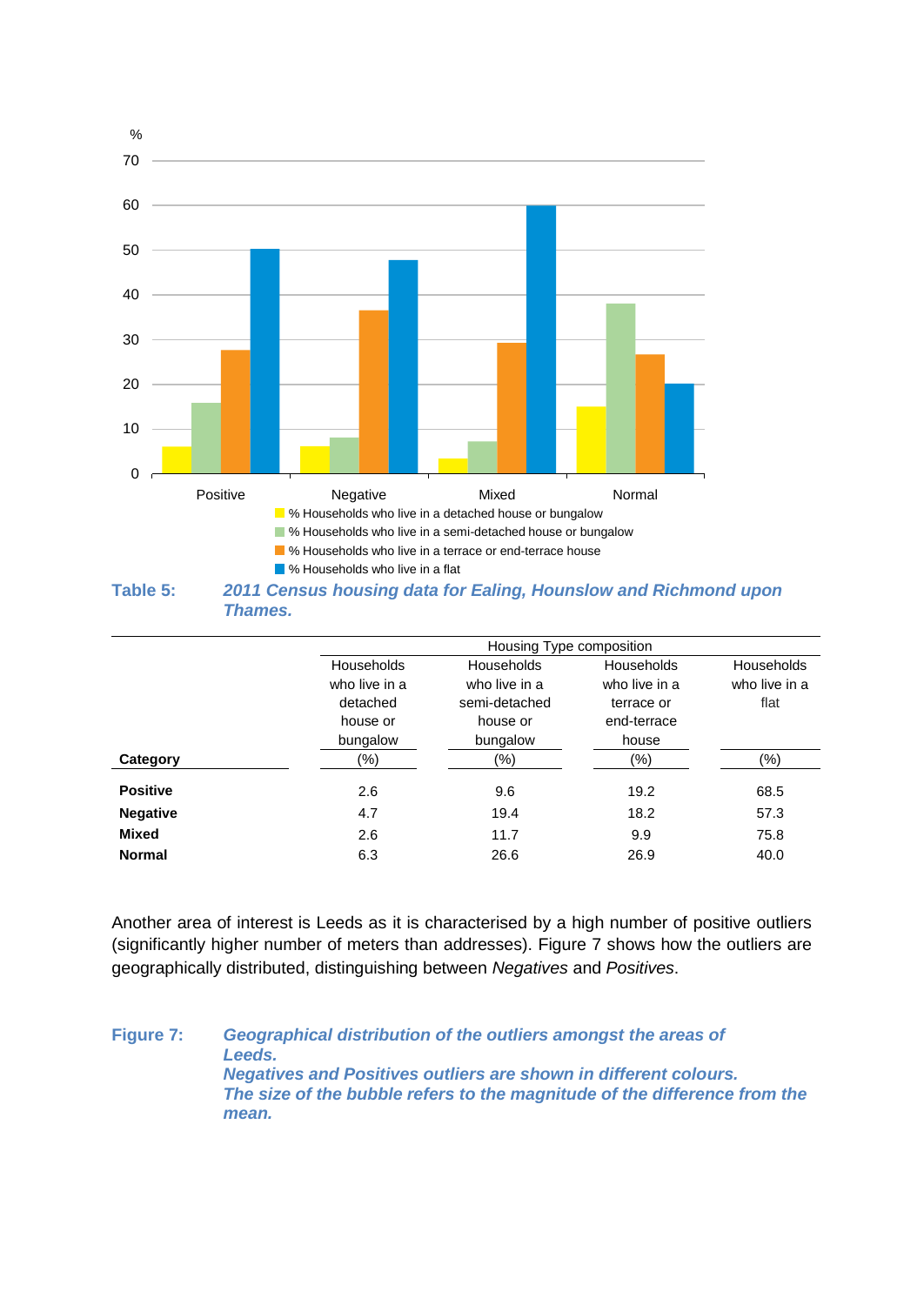

Using the same analysis as before, it is found that 96% of OAs in Leeds are categorised as Normal. There are 2.9% Positives, 0.8% Negatives and 0.4% Mixed.

The housing composition for the different categories of OA represented is shown in [Figure 8.](#page-12-0)

<span id="page-12-0"></span>**Figure 8:** *Housing composition in Leeds. Output Areas by category: Positive, Negative, Mixed and Normal.*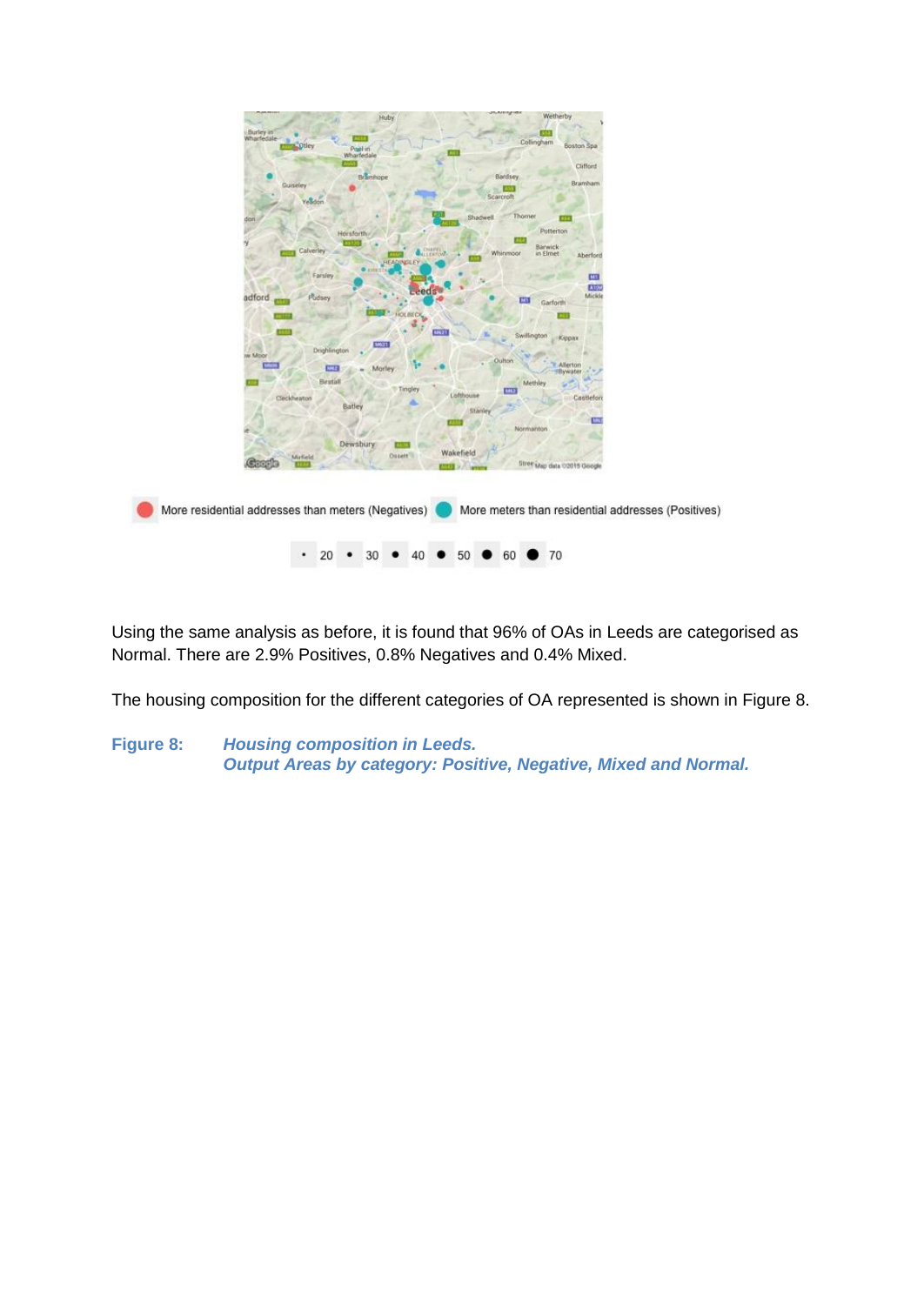

#### **Table 6:** *2011 Census housing data for Leeds.*

|                 | Housing Type composition                                        |                                                                      |                                                                   |                                     |
|-----------------|-----------------------------------------------------------------|----------------------------------------------------------------------|-------------------------------------------------------------------|-------------------------------------|
|                 | Households<br>who live in a<br>detached<br>house or<br>bungalow | Households<br>who live in a<br>semi-detached<br>house or<br>bungalow | Households<br>who live in a<br>terrace or<br>end-terrace<br>house | Households<br>who live in a<br>flat |
| Category        | $(\%)$                                                          | $(\% )$                                                              | $(\%)$                                                            | $(\%)$                              |
| <b>Positive</b> | 6.1                                                             | 15.9                                                                 | 27.7                                                              | 50.3                                |
| <b>Negative</b> | 6.2                                                             | 8.1                                                                  | 36.6                                                              | 47.8                                |
| <b>Mixed</b>    | 3.4                                                             | 7.3                                                                  | 29.3                                                              | 60.0                                |
| <b>Normal</b>   | 15.0                                                            | 38.1                                                                 | 26.7                                                              | 20.2                                |

We can see that again the OAs categorised as containing outliers have high proportions of households living in flats.

# **3.4. 2011 Area Classification for Output Areas**

The following section investigates the characteristics of OAs with outliers using the Census 2011 area classification.

Across the whole country, each postcode was first assigned to an OA and then to one of the following eight Supergroup categories: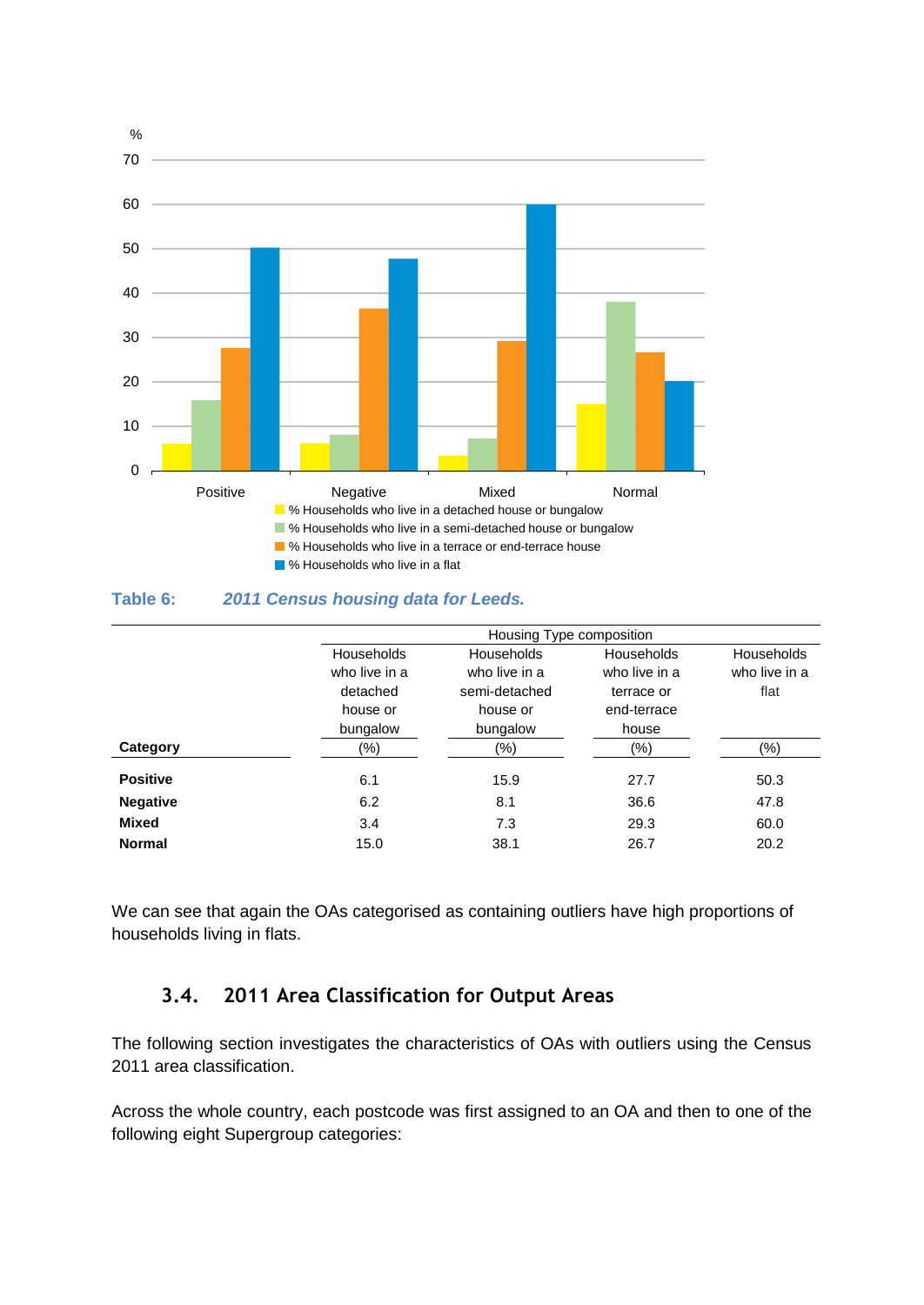- Constrained City Dwellers
- Cosmopolitans
- Ethnicity Central
- Hard-Pressed Living
- Multicultural Metropolitans
- Rural Residents
- Suburbanites
- Urbanites

[Figure 9](#page-14-0) shows, for each Supergroup category:

- the percentage of all postcodes contained in the Supergroup
- the percentage of all positive outliers that lie in postcodes belonging to the Supergroup.
- the percentage of all negative outliers that lie in postcodes of the Supergroup

<span id="page-14-0"></span>Figure 9: *Percentage of postcodes in each Supergroup categories for:*

- *- Total postcode population*
- *- Positive Outliers (more meters than residential addresses)*
- *- Negative Outliers (more residential addresses than meters)*



A key message from [Figure 9](#page-14-0) is that postcodes assigned to the Supergroup categories of *Constrained City Dwellers*, *Cosmopolitans* and *Ethnicity Central* collectively represent around only 16% of all postcodes but have a much higher proportion of all negative and positive outliers (42% and 40% respectively). Conversely, the Supergroup categories of *Hard-Pressed Living* and *Suburbanites* represent approximately 38% of all postcodes but only 18% of all negative and 15% of positive outliers.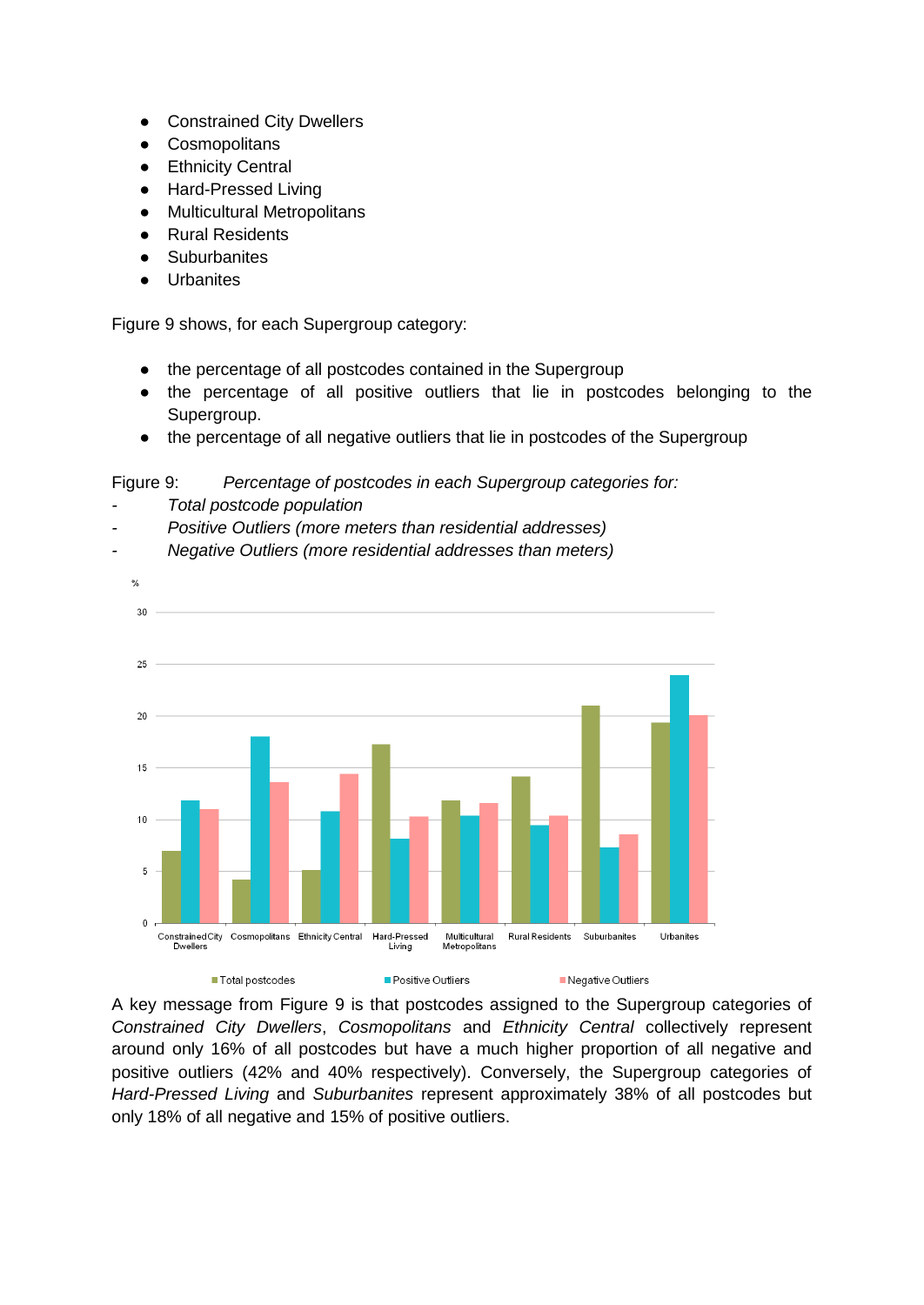The area classification is created by grouping similar areas together based on a variety of data about each area from the Census, including data about housing types and tenure. The centroid for each Supergroup category represents the average of all areas within the Supergroup and can be used to understand the types of areas in the Supergroup. Here we analyse the different housing types and ownership arrangements for each Supergroup.

## **3.4.1. Housing Type**

The *Housing Type* composition is described in four variables, listed as columns in [Table 7.](#page-15-0) We analysed how much the mean for each Supergroup deviates from the national mean.

| <u>vunpuonuun.</u>                 |               |                |               |               |
|------------------------------------|---------------|----------------|---------------|---------------|
|                                    | Households    | Households     | Households    | Households    |
|                                    | who live in a | who live in a  | who live in a | who live in a |
|                                    | detached      | semi-detached  | terrace or    | flat          |
|                                    | house or      | house or       | end-terrace   |               |
|                                    | bungalow      | bungalow       | house         |               |
|                                    | (% deviation  | (% deviation   | (% deviation  | (% deviation  |
|                                    | from          | from           | from          | from          |
| Supergroup                         | E&W mean)     | E&W mean)      | E&W mean)     | E&W mean)     |
| <b>Constrained City Dwellers</b>   | $-25$         | -9             | 7             | 35            |
| <b>Cosmopolitans</b>               | $-35$         | -36            | -9            | 42            |
| <b>Ethnicity Central</b>           | -34           | -33            | -9            | 44            |
| <b>Hard-Pressed Living</b>         | $-10$         | 11             | 15            | $-11$         |
| <b>Multicultural Metropolitans</b> | $-13$         | 2              | 16            | 11            |
| <b>Rural Residents</b>             | 30            | 3              | -8            | $-21$         |
| <b>Suburbanites</b>                | 23            | 8              | $-24$         | -31           |
| <b>Urbanites</b>                   | 5             | $\overline{2}$ | 8             | 12            |

#### <span id="page-15-0"></span>**Table 7:** *Deviation from the E&W mean for 2011 Census Housing Type composition.*

From [Table 7,](#page-15-0) it is seen that the three Supergroups that contain high number of outliers (Constrained City Dwellers, Cosmopolitans and Ethnicity Central) have much higher proportions of *'% Households who live in a flat*' compared with the national mean and with other Supergroups.

The Supergroups of Hard-Pressed Living, Rural Residents and Suburbanites all have much lower proportions of flats than the national mean.

# **3.5. Analysis of Cornwall region**

Finally as [Figure 4](#page-8-0) has shown there appear to be many outliers at the coast. As a result Cornwall was examined further.

[Figure 10](#page-16-0) shows how the outliers are distributed in Cornwall local authority, distinguishing between negative and positive outliers. The size of the bubble refers to the magnitude of the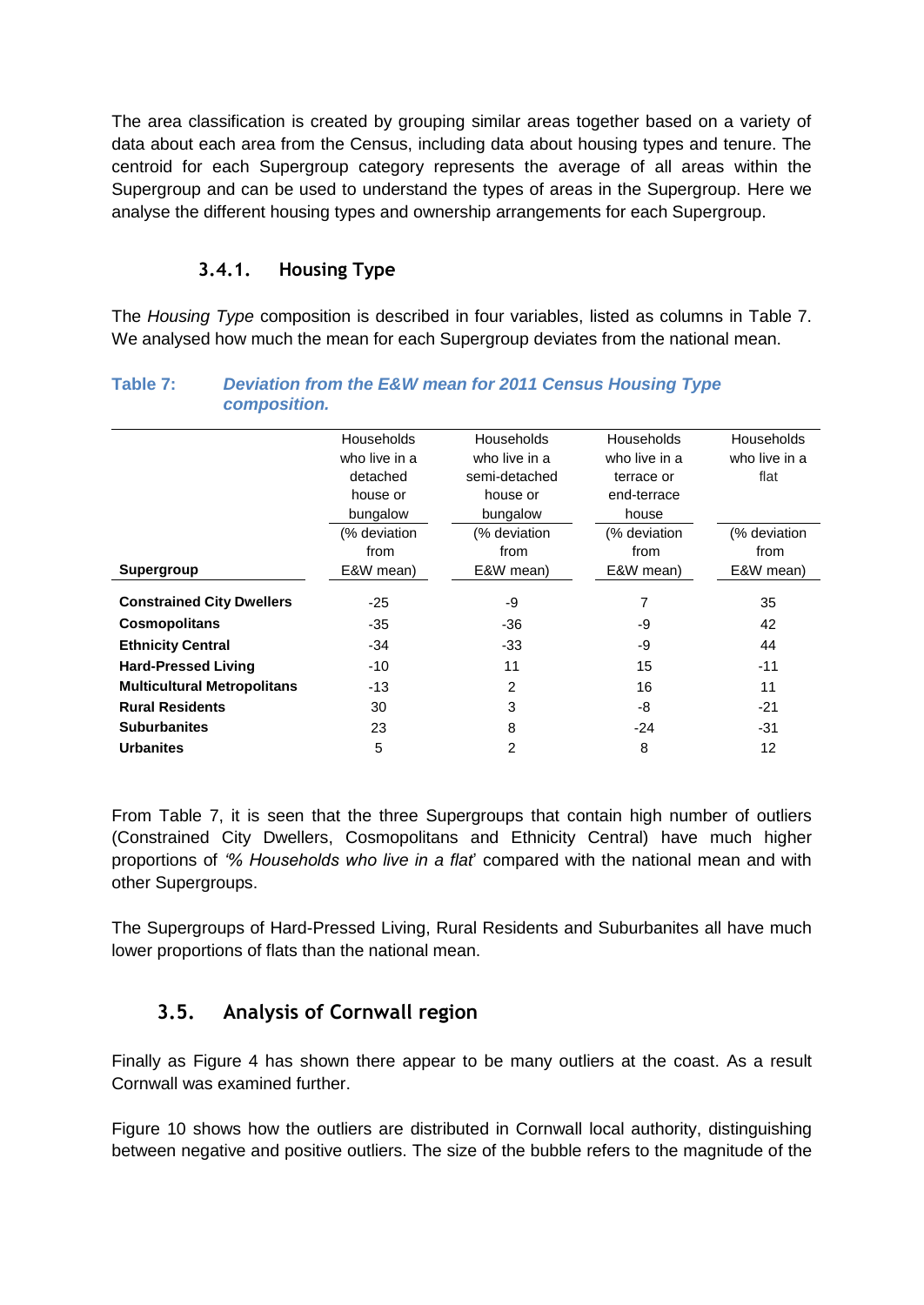outlier, so the bigger the size the bigger the difference between the number of meters and the number of residential addresses.

#### <span id="page-16-0"></span>**Figure 10:** *Geographical distribution of the outliers among the Cornwall region. Negative and positive outliers are shown in different colours. The size of the bubble refers to the magnitude of the absolute difference.*



By sampling some of the outliers in Cornwall it was observed that many of these postcodes are dominated by the presence of caravan parks, camping parks, holiday apartments and holiday homes.

#### **Table 8:** *Sample from Cornwall region.*

| <b>Postcode</b> | <b>Description</b> | Case | N. of       | N. of       |
|-----------------|--------------------|------|-------------|-------------|
|                 |                    |      | residential | electricity |
|                 |                    |      | addresses   | meters      |
|                 |                    |      |             |             |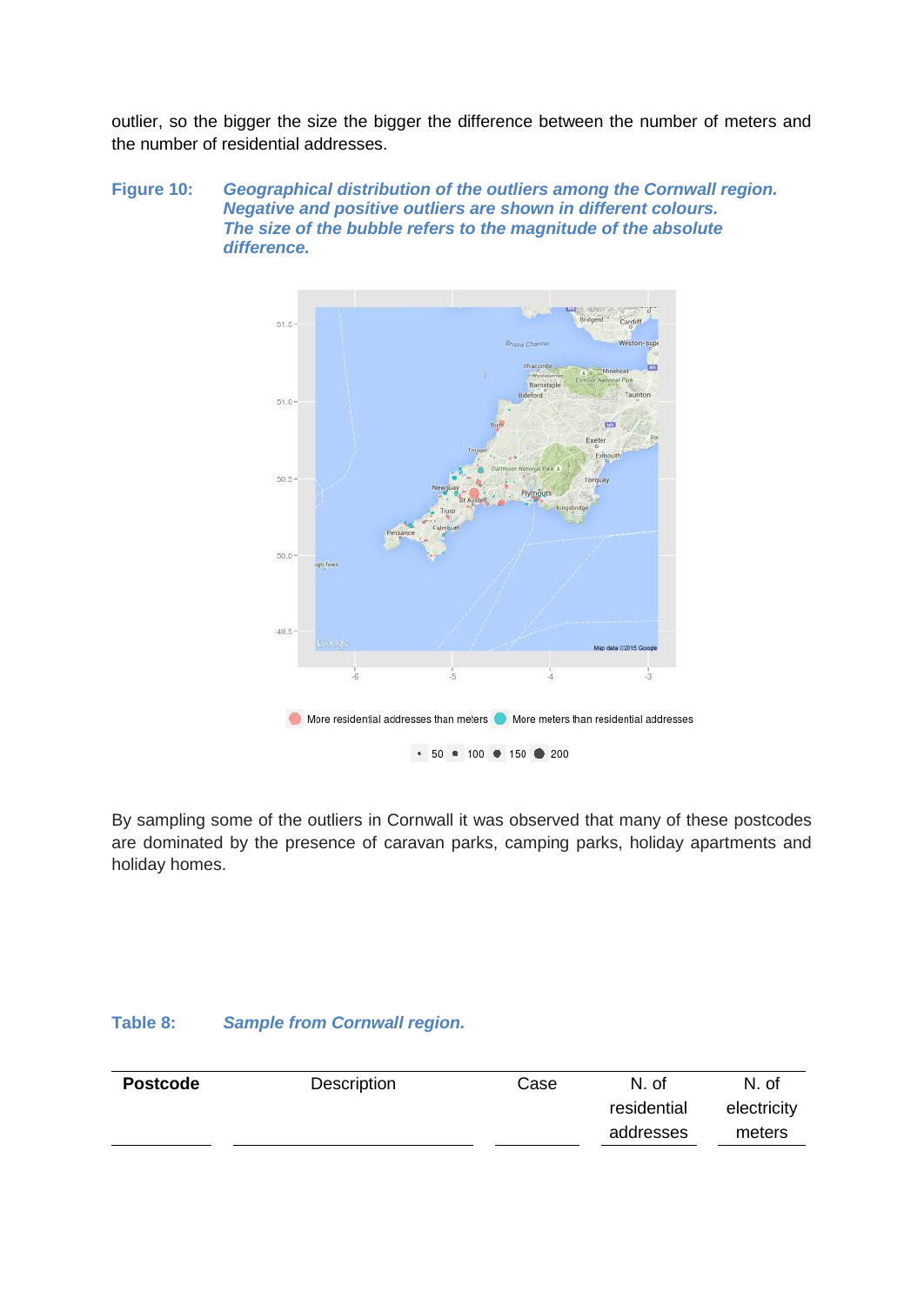| <b>EX23 9QY</b> | <b>Self Catering Holiday Park</b> | Negative        | 98  | 16  |
|-----------------|-----------------------------------|-----------------|-----|-----|
| <b>PL26 8QN</b> | Static caravans and chalets       | <b>Positive</b> | 234 | 22  |
| <b>PL28 8PY</b> | Holiday Park, caravan park        | <b>Negative</b> | 72  | 165 |
| <b>PL30 3PL</b> | Holiday Park, caravan park        | <b>Positive</b> | 18  | 128 |
| <b>TR27 5AF</b> | Seaside self-catering<br>caravans | <b>Positive</b> | 280 | 364 |

# 4. Conclusion

The target of this examination is to assess if counts of electricity meters can give insight about areas with complex household arrangements such as multi-occupancy properties or flats. On the assumption that any single address will most likely have one electricity meter, this analysis compares E&W postcode data about the number of domestic electricity meters with the number of addresses and examines postcodes where these two data sources differ greatly. This intelligence would be valuable for ONS to optimize activities that rely on addresses information such as Census field operations.

Using the postcode as match key, a total of 1,041,672 records in the 2013 electricity data were matched to postcodes showing the number of addresses from a snapshot of the 2015 AddressBase. Significantly, around 410,000 postcodes were missing from the electricity data provided to ONS by DECC, mainly because the data did not contain postcodes with six or less meters which could not be provided to ONS for data protection reasons.

For the majority of matched postcodes, the difference between the number of meters and number of residential addresses is around zero as expected. A correlation of 0.94 suggests a strong positive relationship between the number of meters and the number of addresses. The distribution of these differences is approximately normal.

Postcodes where the difference between the two counts is found to be significantly different are labelled as either a *negative outlier (*where the number of residential addresses is greater than the number of meters or a *positive outlier* (where the number of meters is greater than residential addresses). These two types of outlier contain 9,524 and 5,853 postcodes respectively.

An investigation into two areas having high numbers of either positive or negative outliers revealed that these areas have high proportions of households living in flats. The number of addresses may be greater than the number of meters if an apartment complex has only one meter for a group of flats. Alternatively, the number of meters may be greater than the number of flats where there is one meter per flat plus others for communal areas used for lighting, for example in student halls of residence.

Another analysis involved using the 2011 Census Output Area Classification to see whether the output areas in which the postcode outliers lie present some distinctive characteristics with respect to the *Housing Type* composition. It was found that outliers are more likely to be in the Supergroup categories *Constrained City Dwellers*, *Cosmopolitans* and *Ethnicity*